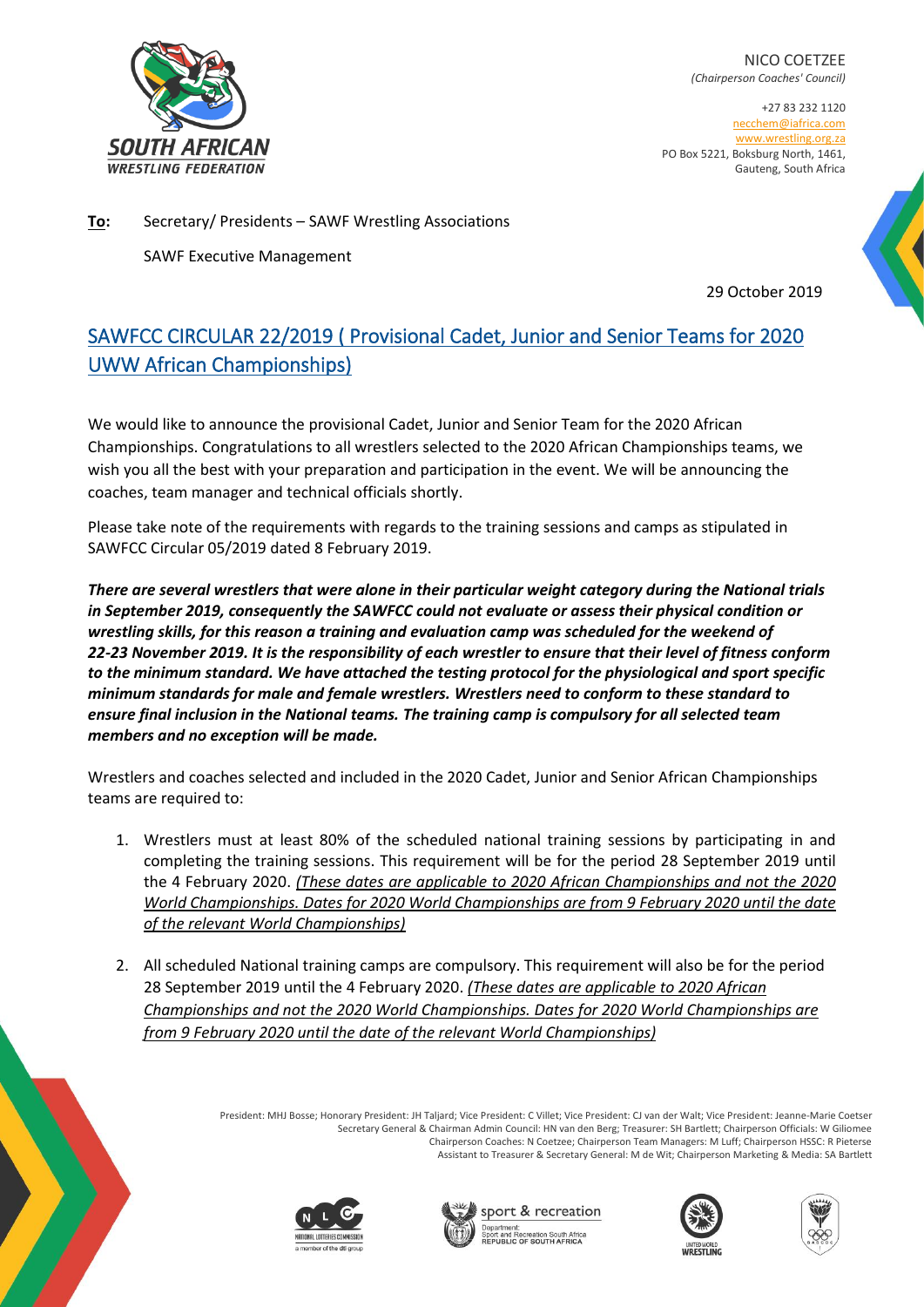

Below is a summary of the additional dates and training times for the rest of 2019 and 2020:

Scheduled Wednesday Evening National Training Sessions:

- 2, 9, 16, 23 and 30 October 2019 from 19:00 20:30 at NG Wrestling Hall
- 6, 13, 20 and 27 November 2019 from 19:00 20:30 at Primrose Wrestling Club
- 4, 11, 18 December 2019 from 19:00 20:30 at NG Wrestling Hall
- 8, 15, 22 and 29 January 2020 from 19:00 20:30 at Primrose Wrestling Club
- 5, 12, 19 and 26 February 2020 from 19:00 20:30 NG Wrestling Hall
- 4, 11, 18 and 25 March 2020 from 19:00 20:30 Primrose Wrestling Club

### National Training Camps:

#### **Remaining Camp 2019 (Evaluation camp – compulsory)**

7<sup>th</sup> Camp: 22 - 23 November 2020 Primrose Wrestling Club Friday 22 November 2020 – Registration at 18:30 Saturday 23 November 2020 – Finish at 16:00

#### **Training Camps 2020**

**1 st Camp**: 10 - 12 January 2020 – To be advised Friday 10 January 2020 - Registration at 18:30 Sunday 12 January 2020 - Finish at 12:00

**2 nd Camp**: 17 - 19 January 2020 – To be advised Friday 17 January 2020 - Registration at 18:30 Sunday 19 January 2020 - Finish at 12:00

## The 2020 African Championship provisional teams are as follows:

#### *Please note:*

**Junior wrestlers that qualified for inclusion in both junior and senior age groups, will only be allowed to participate in one age category. Wrestlers need to confirm in which age category they want to participate by Friday the 1November 2019. Cadet wrestlers that qualified for inclusion in both cadet and junior age groups, also need to confirm in which age group they want to participate by 1 November 2019.**

**The criteria for the selection for the 2020 World Championship will remain as stated in SAWFCC Circular SAWFCC Circular 05/2019. Please note their will be no UWW Senior World Championships in 2020 as it is an Olympic year.** 

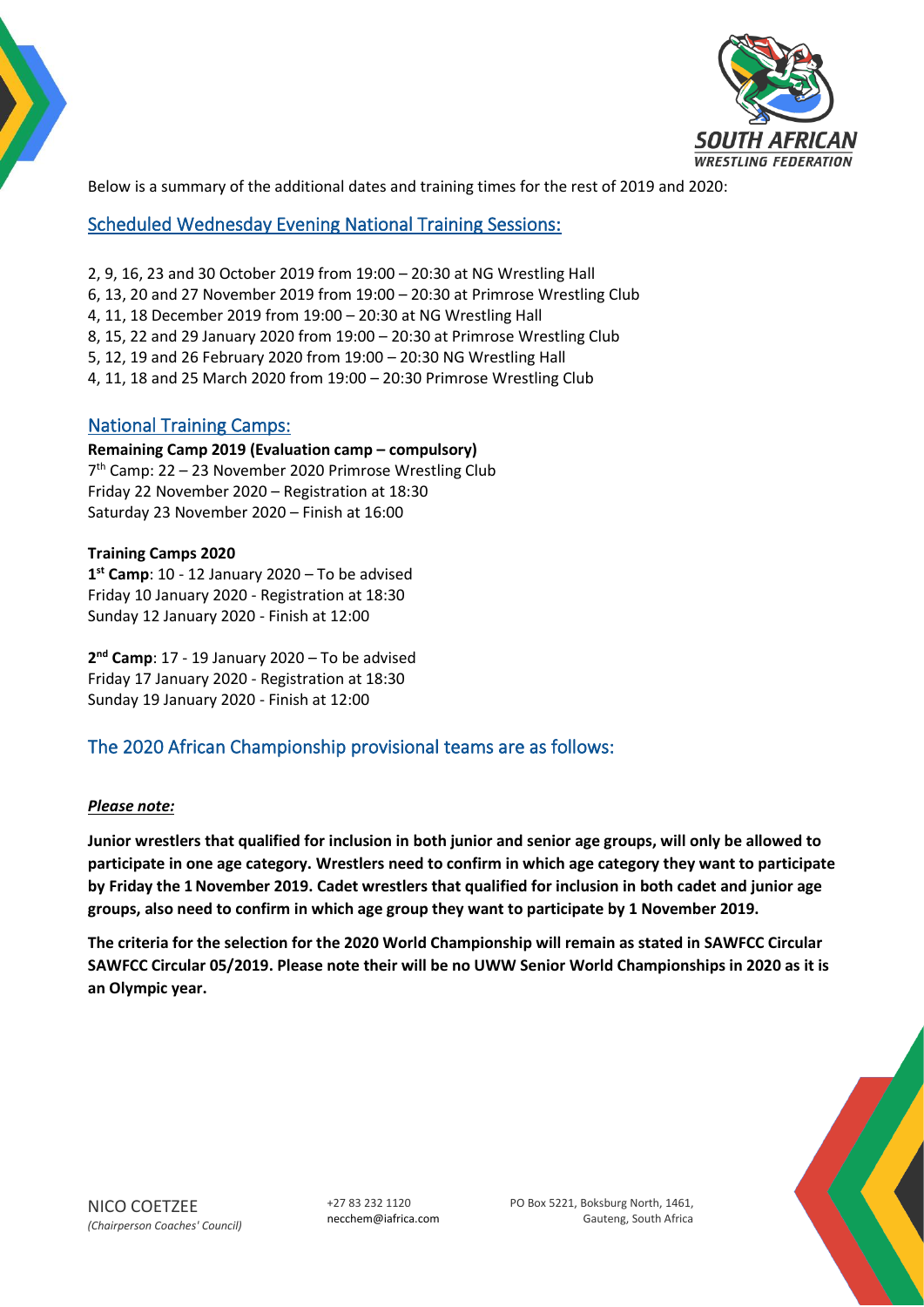

| <b>CADET TEAMS AFRICAN CHAMPIONSHIPS 2020</b> |                          |                   |               |                   |                 |  |  |
|-----------------------------------------------|--------------------------|-------------------|---------------|-------------------|-----------------|--|--|
| <b>FREESTYLE</b>                              |                          | <b>GRECOROMAN</b> |               |                   |                 |  |  |
| <b>WEIGHT</b>                                 | <b>NAME</b>              | <b>PROVINCE</b>   | <b>WEIGHT</b> | <b>NAME</b>       | <b>PROVINCE</b> |  |  |
| 41 - 45kg                                     | Steyn, Lennie            | <b>EGWA</b>       | 41 - 45kg     | Du Toit, Kian     | <b>GNWA</b>     |  |  |
| 45 - 48kg                                     | Louw, Brendin            | <b>GNWA</b>       | $51 - 55$ kg  | Nagel, Christo    | <b>MPWA</b>     |  |  |
| 48 - 51kg                                     | Bode, Jacques            | <b>GNWA</b>       | 55 - 60kg     | Joubert, Francois | <b>EGWA</b>     |  |  |
| 51 - 55kg                                     | Botha, Marno             | <b>MPWA</b>       | $60 - 65kg$   | Bester, James     | <b>WPWA</b>     |  |  |
| $60 - 65$ <sub>kg</sub>                       | Jansen van Vuuren, Rubin | <b>GNWA</b>       | 71 - 80kg     | Witte, Uli        | <b>WPWA</b>     |  |  |
| 65 - 71kg                                     | Germishuys, Francois     | <b>WPWA</b>       | 80 - 92kg     | Dos Reis, Frankie | <b>BLWA</b>     |  |  |
| 80 - 92kg                                     | Brown, Mundell           | <b>KZWA</b>       |               |                   |                 |  |  |
| <b>COACHES</b>                                |                          |                   |               |                   |                 |  |  |
| <b>ASSISTANT</b>                              |                          |                   |               |                   |                 |  |  |
| <b>COACHES</b>                                |                          |                   |               |                   |                 |  |  |
| <b>FREESTYLE WOMEN</b>                        |                          |                   |               |                   |                 |  |  |
| <b>WEIGHT</b>                                 | <b>NAME</b>              | <b>PROVINCE</b>   |               |                   |                 |  |  |
| 46 - 49kg                                     | Moses, Kaylin Aeysha     | <b>WPWA</b>       |               |                   |                 |  |  |
| 49 - 53kg                                     | Van As, Lene             | <b>LPWA</b>       |               |                   |                 |  |  |
| $61 - 65$ <sub>kg</sub>                       | Oosthuizen, Charmone     | <b>LPWA</b>       |               |                   |                 |  |  |
| <b>COACHES</b>                                |                          |                   |               |                   |                 |  |  |
| <b>ASSISTANT</b><br><b>COACHES</b>            |                          |                   |               |                   |                 |  |  |
| <b>TEAM</b><br><b>MANAGER</b>                 |                          |                   |               |                   |                 |  |  |

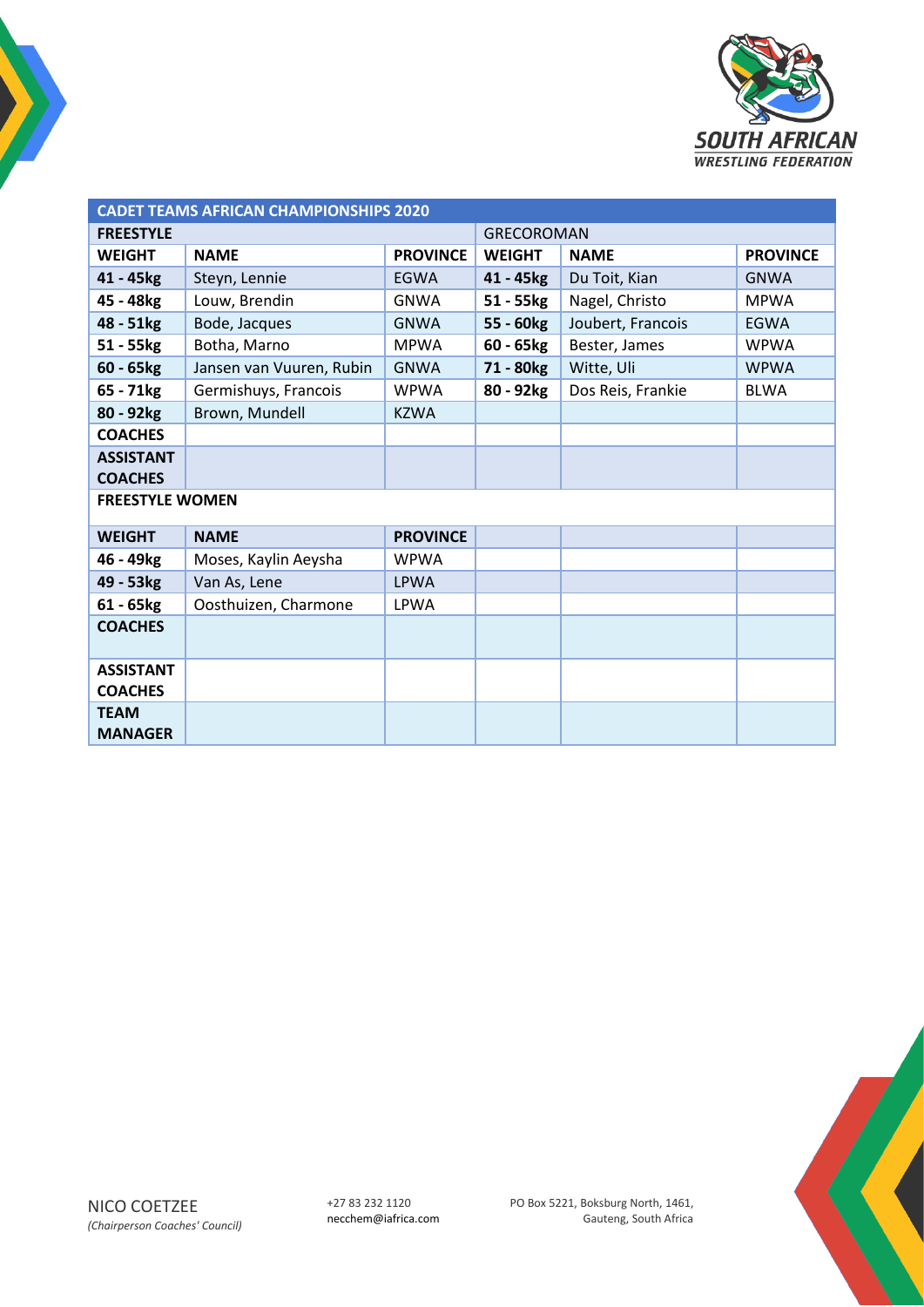

| <b>JUNIOR TEAMS AFRICAN CHAMPIONSHIPS 2020</b> |                    |                 |                       |                    |                 |  |  |
|------------------------------------------------|--------------------|-----------------|-----------------------|--------------------|-----------------|--|--|
| <b>FREESTYLE</b>                               |                    |                 | <b>GRECOROMAN</b>     |                    |                 |  |  |
| <b>WEIGHT</b>                                  | <b>NAME</b>        | <b>PROVINCE</b> | WEIGHT                | <b>NAME</b>        | <b>PROVINCE</b> |  |  |
| U/57kg                                         | Booysen, Fernando  | <b>EGWA</b>     | $U/55$ <sub>kg</sub>  | Botha, Riehan      | <b>CGWA</b>     |  |  |
| $61 - 65$ <sub>kg</sub>                        | Myburgh, Leon      | <b>GNWA</b>     | 55 - 60kg             | Du Toit, Neil      | <b>GNWA</b>     |  |  |
| 65 - 70 <sub>kg</sub>                          | Roos, Ockert       | <b>BLWA</b>     | $60 - 63kg$           | Lubesi, Tharollo   | <b>GNWA</b>     |  |  |
| 70 - 74kg                                      | Van Zijl, Arno     | <b>GNWA</b>     | 63 - 67kg             | Du Toit, Francoies | <b>BLWA</b>     |  |  |
| 74 - 79 <sub>kg</sub>                          | Strydom, Hanco     | <b>BLWA</b>     | 67 - 72 <sub>kg</sub> | Smit, Johny        | <b>MPWA</b>     |  |  |
| 79 - 86kg                                      | De Lange, Steyn    | <b>LPWA</b>     | 72 - 77 kg            | Tchoufon, Abdul    | <b>WPWA</b>     |  |  |
| 86 - 92kg                                      | Grobler, Machiel   | <b>CGWA</b>     | 82 - 87Kg             | Lessing, Edward    | EGWA            |  |  |
| <b>COACH</b>                                   |                    |                 | <b>COACH</b>          |                    |                 |  |  |
| <b>ASSISTANT</b>                               |                    |                 |                       |                    |                 |  |  |
| <b>COACHES</b>                                 |                    |                 |                       |                    |                 |  |  |
| <b>FREESTYLE WOMEN</b>                         |                    |                 |                       |                    |                 |  |  |
| 55 - 57kg                                      | Zandberg, Lezandri | <b>EGWA</b>     |                       |                    |                 |  |  |
| $62 - 65$ kg                                   | Oosthuizen,        | <b>LPWA</b>     |                       |                    |                 |  |  |
|                                                | Charmone           |                 |                       |                    |                 |  |  |
| <b>COACH</b>                                   |                    |                 |                       |                    |                 |  |  |
| <b>TEAM</b>                                    |                    |                 |                       |                    |                 |  |  |
| <b>MANAGER</b>                                 |                    |                 |                       |                    |                 |  |  |
|                                                |                    |                 |                       |                    |                 |  |  |